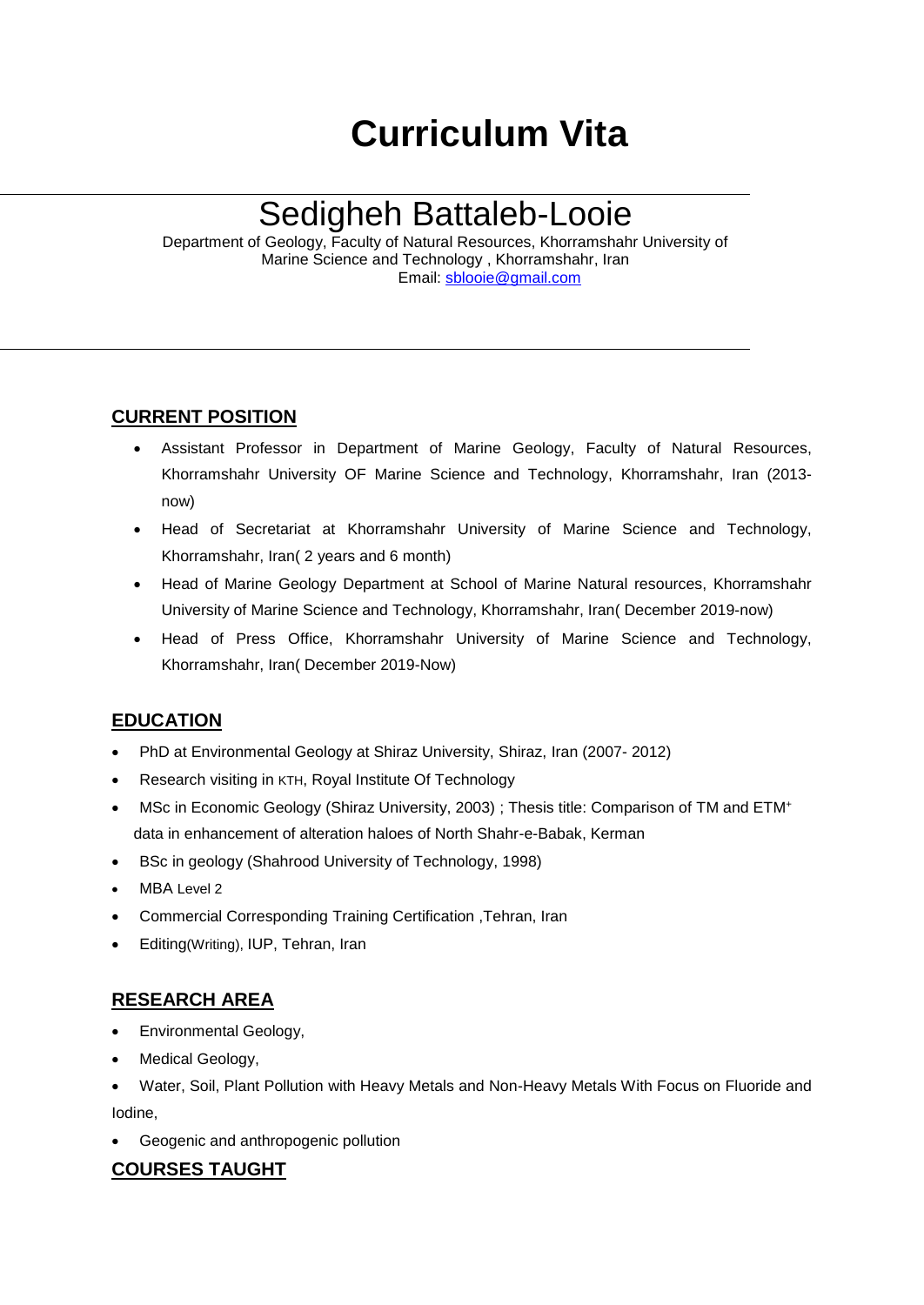#### **MSc**

- Medical geology,
- Environmental Impact Assessment(EIA),
- Sustainable development,
- Earth resources and effects on environment,
- Environmental geochemistry,
- Environmental sampling and analysis,
- Water pollution,
- Marine pollution,
- Supervising Msc student Theses

#### **BSc**

- Land Planning,
- Weather and Climate,
- Human and environment,
- Geology,
- Supervising BS projects about environmental impacts of trace metals

## **LANGUAGE PROFICIENCY**

**ENGLISH: Writing:** Well **Speaking:** Well **Reading:** Well

**Persian**: Native

#### **COMPUTER SKILLS**

**Kurdish:** Mother tongue

#### **General/PC Applications:**

#### **1) Microsoft Office.**

- Microsoft Excel.
- Microsoft PowerPoint.
- Microsoft Word.

**2) Photoshop**

#### **Technical Applications:**

- Phreegc Interactive 2.8
- SPSS Inc
- AqQA
- AutoCAD
- Arcgis
- ILWISS, Idrisi, Ermapper, Erdas Imagine

#### **Professional SKILLS**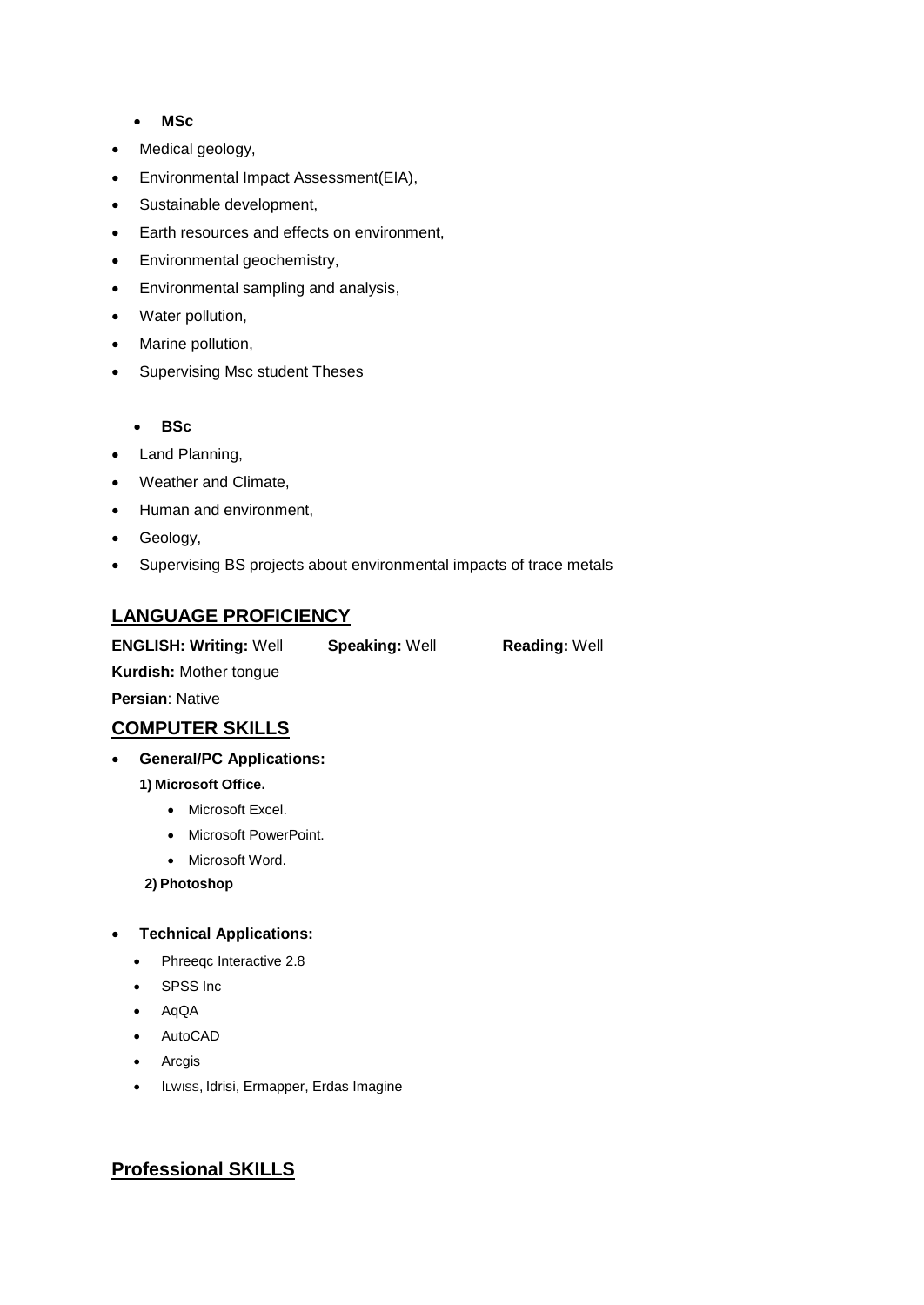- Field Operation Including Sampling from Water, Soil, Sediment, Plant and Rocks;
- Sample Preparation
- Statistical Analyses, Data Interpretation
- Remote Sensing: Satellite Image Processing, Data Fusion

## **PUBLICATION**

## **NATIONAL**

## **PRESENTED**

- Moore, F., & Tangestani.M & Battaleb-Looie, S., (2006). Presented paper in 7th Symposium of Geological Society of Iran. Comparison of three data fusion of landsat tm for optimum enhancement of alteration haloes
- Study of fluoride in groundwater, A case study from Souri, Roomeshkan, Lorestan province.2016
- Arsenic accumulation in rice and its effect on human, a case study from Meydavood area. 2017

## **PUBLISHED**

- Health risk assessment of exposure to arsenic in drinking, irrigation water, and rice from Meydavood, Khoozestan Province,2017 In press
- Study of Arsenic Accumulation in Rice and its Exposure Dose in Residents of Meydavood Area, Khoozestan Province, ijhe. 2017; 9 (4) :537-544.
- Study of fluoride in soil and plants in posht-e-kooh-e-dashtestan, Bushehr Province, Journal of water and soil conservation. 2018. [10.22069/jwsc.2017.12741.2743.](http://dx.doi.org/10.22069/jwsc.2017.12741.2743)
- The study of mercury bioavailability in sediments of petrochemical and Jafari, Bandar Imam Creeks. Journal of Environmental Science and Technology.2018. Accepted paper.
- Hydrochemical assessment of groundwater resources of Lorestan central plain, Water resource engineering, 2017, Accepted paper.

## **INTERNATIONAL PRESENTED**

 Three data fusion methods for optimum enhancement of alteration haloes associated with porphyritic bodies,(Northern Shahr\_e\_Babak) In 6th International Conference on the Geology of the Middle East, in Al-Ain, United Arab Emirates.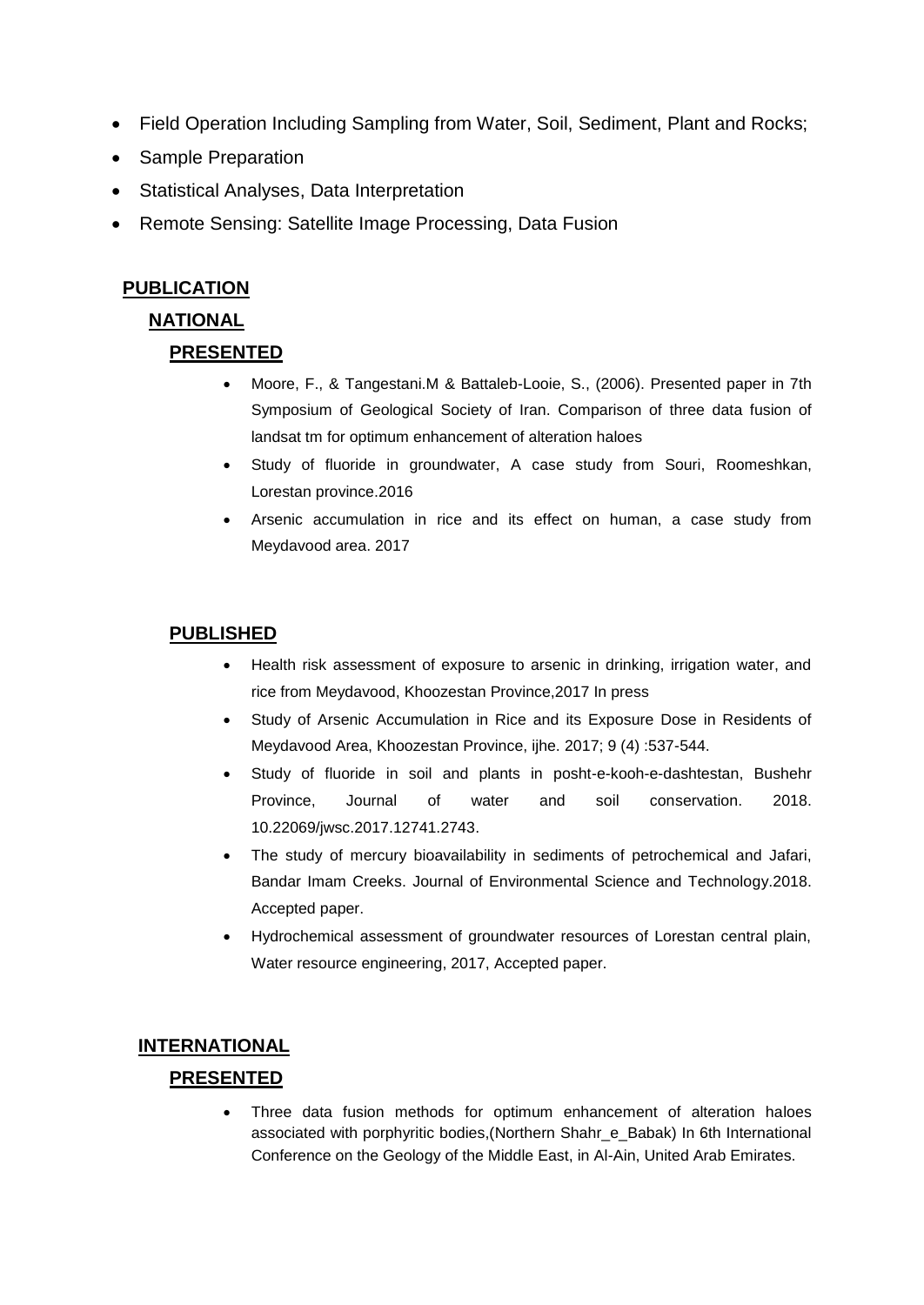- Evaluation of the seasonal variation of fluoride concentration in Posht-e- Kooh-e-Dashtestan, South of IRAN accepted in the 6th European Congress in Munich in June 2009.
- Determination of fluoride source in groundwater using petrographic studies in Dashtestan area, South of Iran. Accepted in EGU2010, Austria, 02-07 MAY 2010.

#### **PUBLISHED (ISI)**

- **Battaleb-Looie**, Moore. A study of fluoride groundwater occurrence in Posht-e-Kooh-e-Dashtestan, South of Iran. **WASJ**[. Volume 8 Number 10, 2010.](http://www.idosi.org/wasj/wasj8%2811%292010.htm)
- **Battaleb-Looie,** Moore, Jacks, Jafari, Ozsvath**.** Hydrogeochemical evolution of groundwaters with excess fluoride concentrations from Dashtestan, South Of Iran. **Environmental Earth Sciences**, 2012, Volume 67,[Issue 4](http://link.springer.com/journal/12665/67/4/page/1),pp 1173-1182
- **Battaleb-Looie,** Moore, Jacks, Ketabdari. Geological sources of fluoride and acceptable intake of fluoride in an endemic fluorosis area, Southern Iran, *Environmental Geochemistry and Health*, 2012, Volume 34,[Issue 5](http://link.springer.com/journal/10653/34/5/page/1),pp 641-650.
- **Battaleb-Looie,** Moore, Malde, Jacks. Fluoride in groundwater, dates, wheat, and estimated exposure dose in the population of Bushehr. *Journal of Food Composition and Analysis*. 2013, Volume 29, Issue 2, March 2013, Pages 94- 99.
- Ghazanfari, Amanipour, **Battaleb-Looie**, Darvishi . 2017. Zonation of coastal sediments based on the effective properties on the accumulation of heavy metals using the IDW and kriging method (case study: SW Iran), *[Geocarto](https://www.tandfonline.com/toc/tgei20/current)  [International](https://www.tandfonline.com/toc/tgei20/current)***.** 2017. DOI: 10.1080/10106049.2017.1343393.
- Maryam Ghazanfari, Shabankareh, Hakimeh Amanipoor, **Sedigheh Battaleb-Looie**, Javad Dravishi Khatooni. 2018. Statistical modeling the effect of sediment physicochemical properties on the concentration of heavy metal (Case Study: Musa Creek, SW Iran), *[Environmental Earth Sciences](https://link.springer.com/journal/12665)*. 2018. 77:101.
- Maryam Safarbeiranvnd, Hakimeh Amanipoor, **Sedigheh Battaleb-Looie**, Kamal Ghanemi, Behrouz Ebrahimi. Quality Evaluation of Groundwater Resources using Geostatistical Methods (Case Study: Central Lorestan Plain, Iran). 2018. *Water Resources Management.*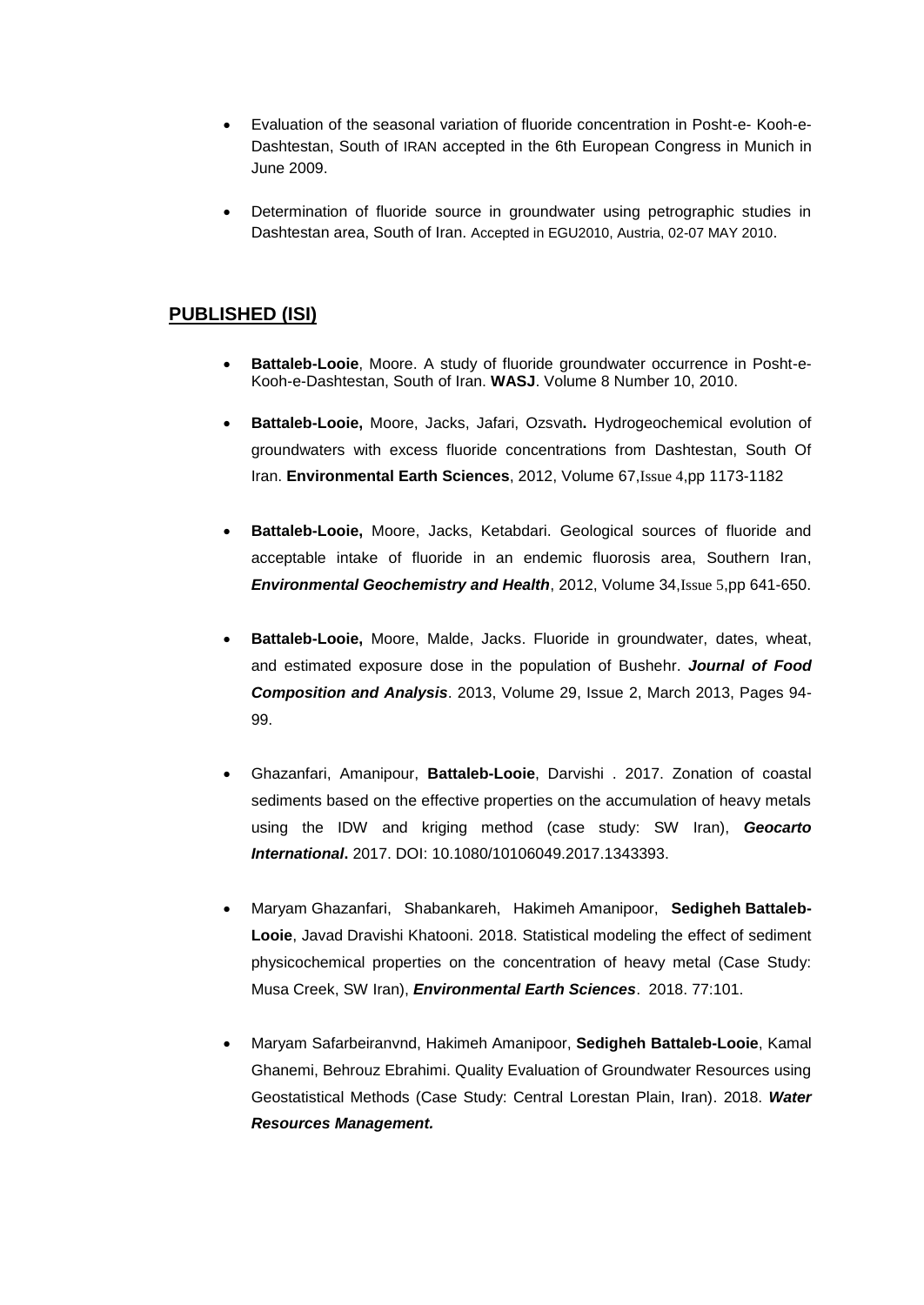- M. Saeedi, H. Amanipoor, S. **Battaleb-Looie,** M. Mumipour. Landfill site selection for solid drilling wastes (case study: Marun oil field, southwest Iran), 2019. **International Journal of Environmental Science and Technology.**
- M. Jahangiry Fard, H. Amanipoor,S. **Battaleb-Looie**, K. Ghanemi.2019. Evaluation of effect factors on water quality of Karun River in downstream and lake of the Gotvand-e-Olya Dam (SW Iran). **Applied Water Science**
- L. Rahimi, H. Amanipoor, S.**Battaleb-Looie**. 2019. Effect of salinity of irrigation water on soil properties (Abadan plain, SW Iran). **Geocarto International**

#### **Worked and currently working**

- Fluoride and dental fluorosis in Lorestan
- Fluoride excess in south of Iran, Dayyer and Kangan( a project with geology society of Iran,GSI)
- Medical geology of (IDD) Iodine deficiency disorder in Dehdasht
- Evaluation of Heavy metals in Miangaran Wetland
- Mercury bioavailability in Mousa creek
- Heavy metal pollution on Mousa Creek, Khoozestan Province.
- Arsenic in water resources and rice in Iran: A project from Power Ministry

#### **WORK EXPERIENCES**

- Employed as assistant professor in [Khorramshahr University OF Marine Science](http://www.4icu.org/reviews/10419.htm)  [and Technology.](http://www.4icu.org/reviews/10419.htm)
- Supervised Msc theses
- Reviewer: Environmental *Geochemistry and Health.* Springer
- Reviewer: *Environmental Earth Sciences.* Springer
- Worked in a project titled "*Source determination of fluoride in Posht-e-Koohe-Dashtestan soil and water resources and environmental impacts assessment*" financially supported by Bushehr Regional Water Authority
- Director of public and international relations in Iran University Press. 2006-2007, Tehran-Iran